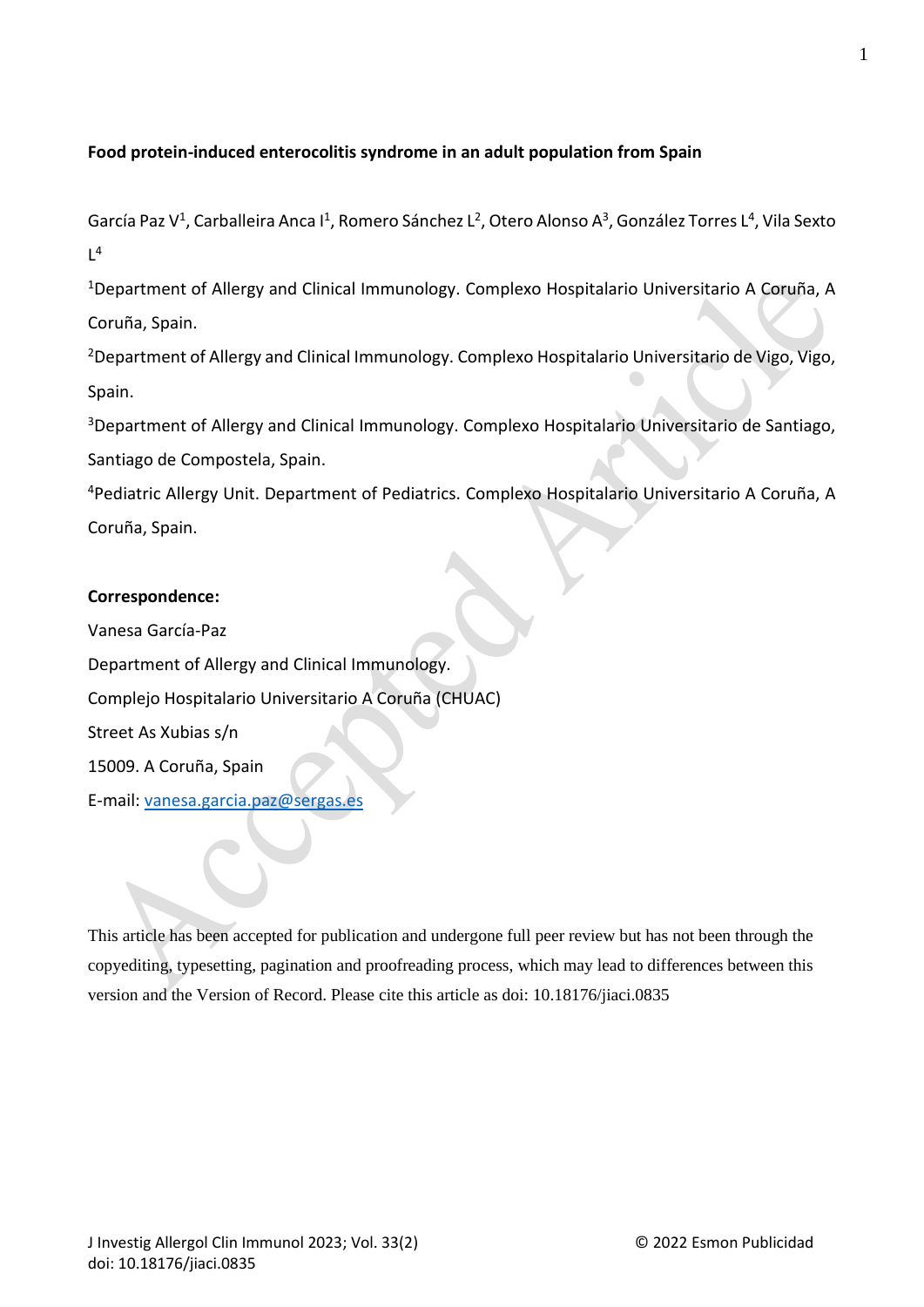**Key words:** FPIES. Food protein-induced enterocolitis syndrome. Adults. Food allergy. Seafood.

**Palabras clave:** FPIES. Síndrome de enerocolitis inducido por proteína alimentaria. Adultos. Alergia alimentaria. Pescado

Acute food protein-induced enterocolitis (FPIES) is a non-IgE mediated gastrointestinal food hypersensitivity, characterized by profuse vomiting 1-4 hours after ingestion of the offending food, that may be accompanied by pallor, lethargy, hypotension and hypothermia [1]. Although classically considered a pediatric disorder, since 2012 several reports in adult population have been published [2-8].

Our aim was to describe the clinical features of acute FPIES in Spanish adult patients, comparing our findings with those previously published on adult and pediatric populations.

We performed a retrospective chart review of patients referred to our outpatient allergy unit from 2017 to 2020, with clinical manifestations compatible with FPIES.

Patients underwent skin prick tests (SPT) with commercial extracts (ALK, Abelló, Spain), prick by prick with fresh food and total and specific IgE (ImmunoCAP, Thermofisher) determination.

Every 2-3 years, to evaluate tolerance to the offending food, SPT and open food challenges (OFC) were performed. OFC was carried on over two days: on the first day, 30% of a food portion was offered and if there was no reaction, on the 2nd day the patient was asked to have the complete portion. Patients remained under observation during 4 hours afterwards. In case of clinical manifestations, orodispersible ondansetron was administered.

The study met the approval of the Galician Medical Research Ethics Committee (registration code 2021/115).

From the 28 adults included, 21 were women and 7 men, with mean age of 39.82 years (17-65 years). Only one 17-year-old adolescent was included.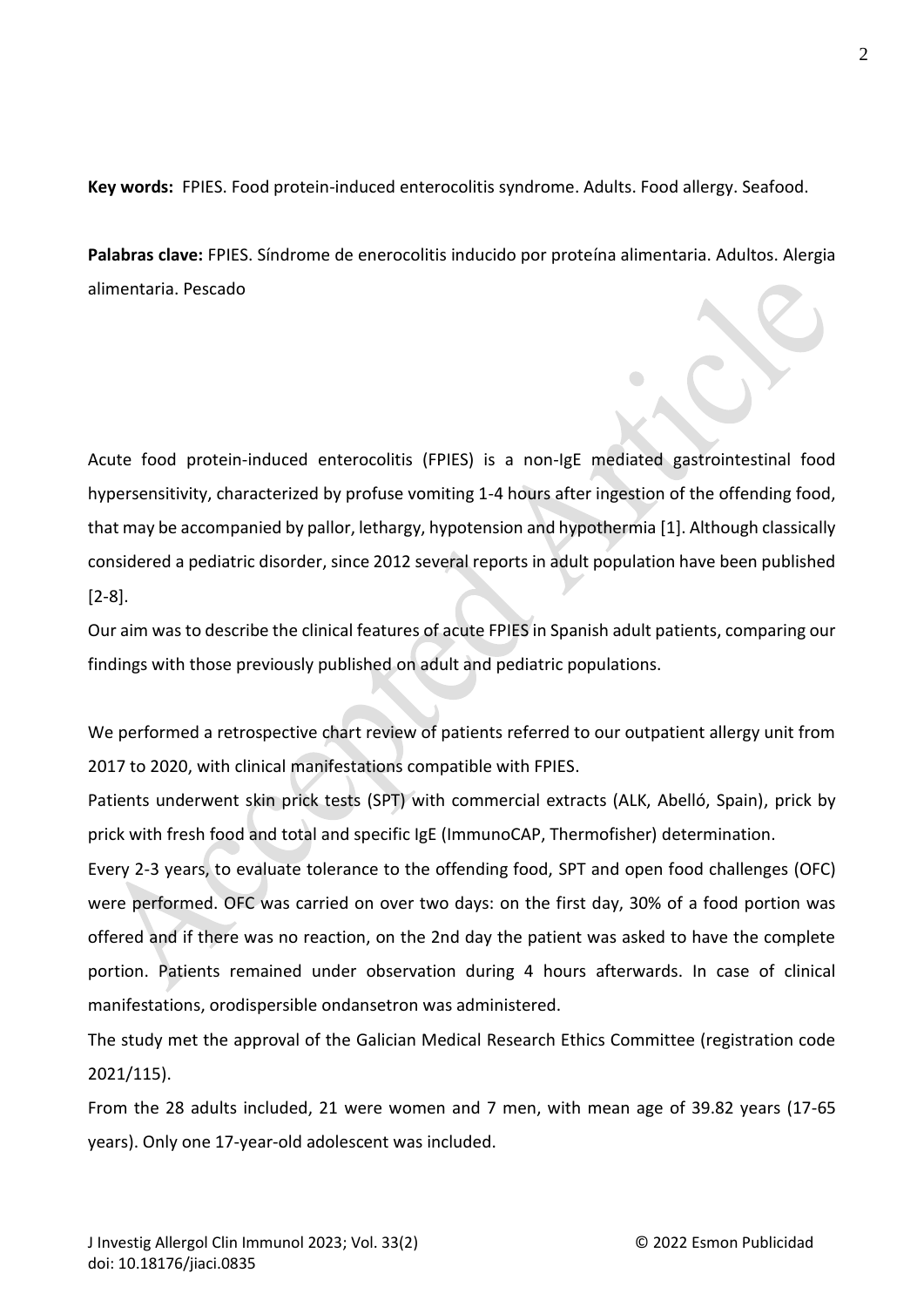Thirteen patients presented allergic rhinoconjunctivitis to airborne allergens and one was egg and milk allergic during childhood.

Mean age at first reaction was 32.07 years (15-60). Average number of reactions before achieving the diagnosis was 5.79 (3 to 10).

All patients presented with repetitive vomiting, 1 to 4h after food ingestion. Twenty-five associated abdominal pain and developed diarrhea during the following 24 hours. Sixteen patients presented pallor and lethargy. Mean latency time between food ingestion and the beginning of symptoms was 137.14 minutes (60-240).

Most frequently involved foods were seafood (11-bivalves, 3-crustaceans) followed by fish (2-hake, 1-salmon, 1-sole).

Only 2 patients developed symptoms after eating foods from different groups: fish and bivalves.

One patient presented serum specific IgE to cow's milk (1.09 kU/L) and other patient positive SPT to salmon and clams.

On follow up, none of the seven patients who agreed to undergo OPF tolerated the offending food. They had been avoiding it for at least 5 years. One of the patients who reacted to boiled egg, tolerated its baked version.

Demographic and clinical data are summarized in Table 1.

Although vomiting was the most frequent form of presentation in our series, abdominal pain has been referred by most authors as the main symptom of adult FPIES [4-6] in contrast to children. Since in those cases, adult patients would not meet the proposed diagnostic criteria [9], Vazquez-Ortiz and Infante [10] have recently proposed considering abdominal pain instead of vomiting as the major criteria of acute FPIES in adults.

In agreement with previous reports [4-8], we found predominance of female adult patients while in pediatric FPIES, more than half of affected children are boys [1].

Given the lack of specificity of clinical manifestations of FPIES and the absence of diagnostic biomarkers, diagnosis delay is common [5,7,8,11,12]. In adults, Li et al [8] reported a median of 10 years from symptom onset to diagnosis, similar to the 8-year delay published by Gonzalez- Delgado et al [5]. Our patients suffered 3 to 10 reactions before the diagnosis of FPIES was achieved.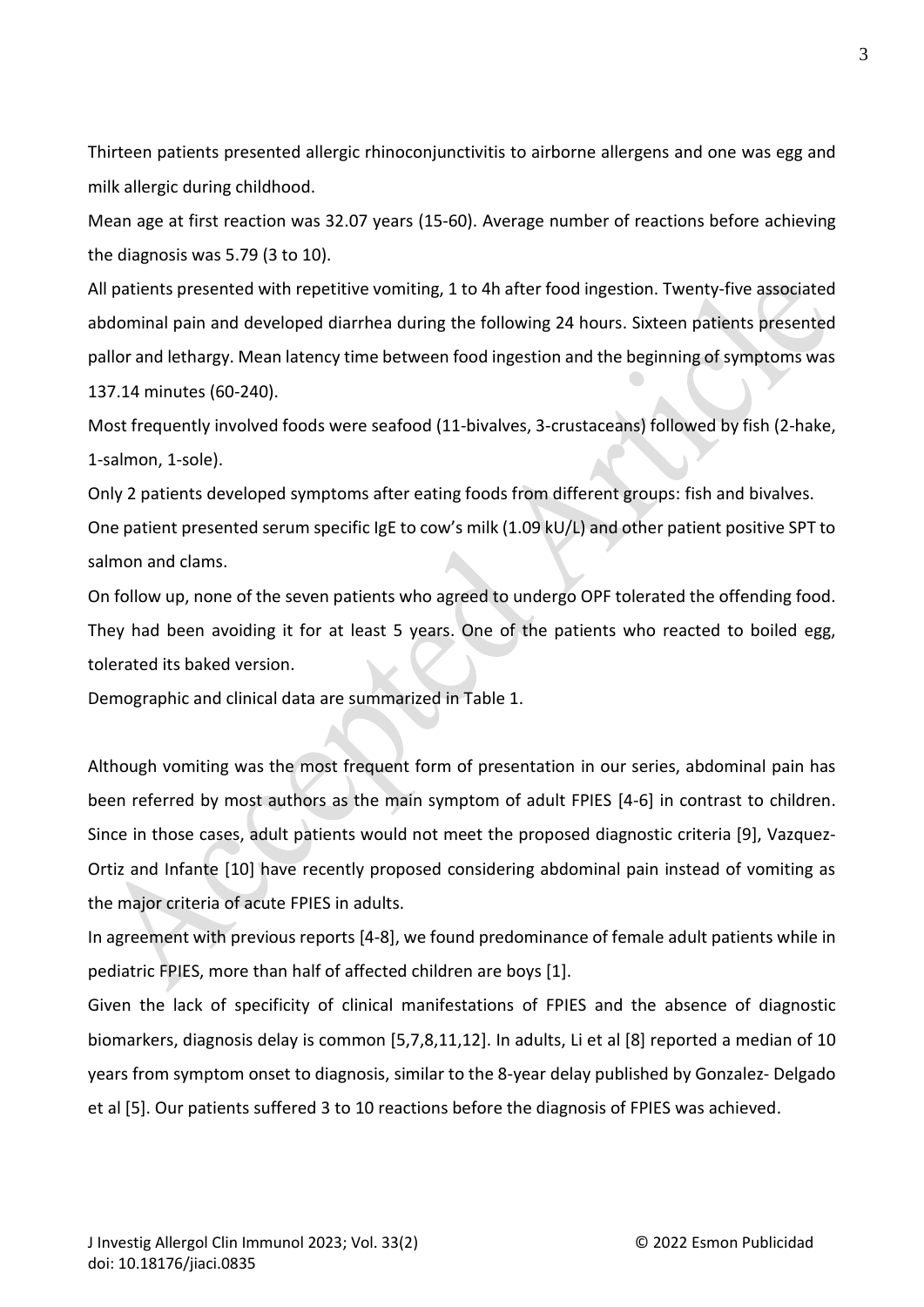We found that seafood was the main responsible food involved, as described previously in series from Australia, Spain and Canada [4-8]. Regarding Spanish population, we found that mollusks, specifically bivalves, were involved in most cases, in agreement with Crespo et al [7]. The second most frequently responsible food in our population was fish, as previously reported for Spanish adults [5,7]; in Canada, dairy products [6] and in Australia [4], egg and fish, represented the second responsible foods after seafood, respectively. In children, cow's milk is the main food causing FPIES worldwide [1] but for solid foods, geographical differences have been found [11-14]. More studies in adults are needed to establish if geographical origin influences the predominance of a particular solid food as well.

In our series, only 2 patients (7%) reacted to 2 different food groups, fish and bivalves in both cases, a percentage lower than the 20% reported by González-Delgado et al [9], the 16% by Tan and Smith [4] and the 30% by Du et al [6], and similar to the 10% reported by Crespo et al [7]. Fish-seafood (mollusks and crustaceans) was the most common association found in those studies.

Even if FPIES is not IgE-mediated, affected children have been reported to have increased rates of atopic manifestations [1,11]. There are discrepancies regarding atopic comorbidities in adults suffering from FPIES. We found that half of our patients presented an atopic background. Higher percentages have been reported by González-Delgado et al [5] and Tan and Smith [4]. On the contrary, only 3 out of 19 adult patients presented a history of atopy in the series published by Li et al [8].

As Spanish and Italian children [1], adults show none or low percentages of atypical FPIES [4-7]. Only two patients of the twenty-eight included in the present study, showed detectable food specific IgE.

Time interval to achieve tolerance to the offending food varies depending on the food involved in children. FPIES induced by solid foods, especially fish, seems to have a more protracted course than FPIES induced by cow's milk or rice [1]. In adults we lack data on the natural course of FPIES, although, as we observed, most reports suggest a more prolonged evolution of FPIES in adults than in children [5,7]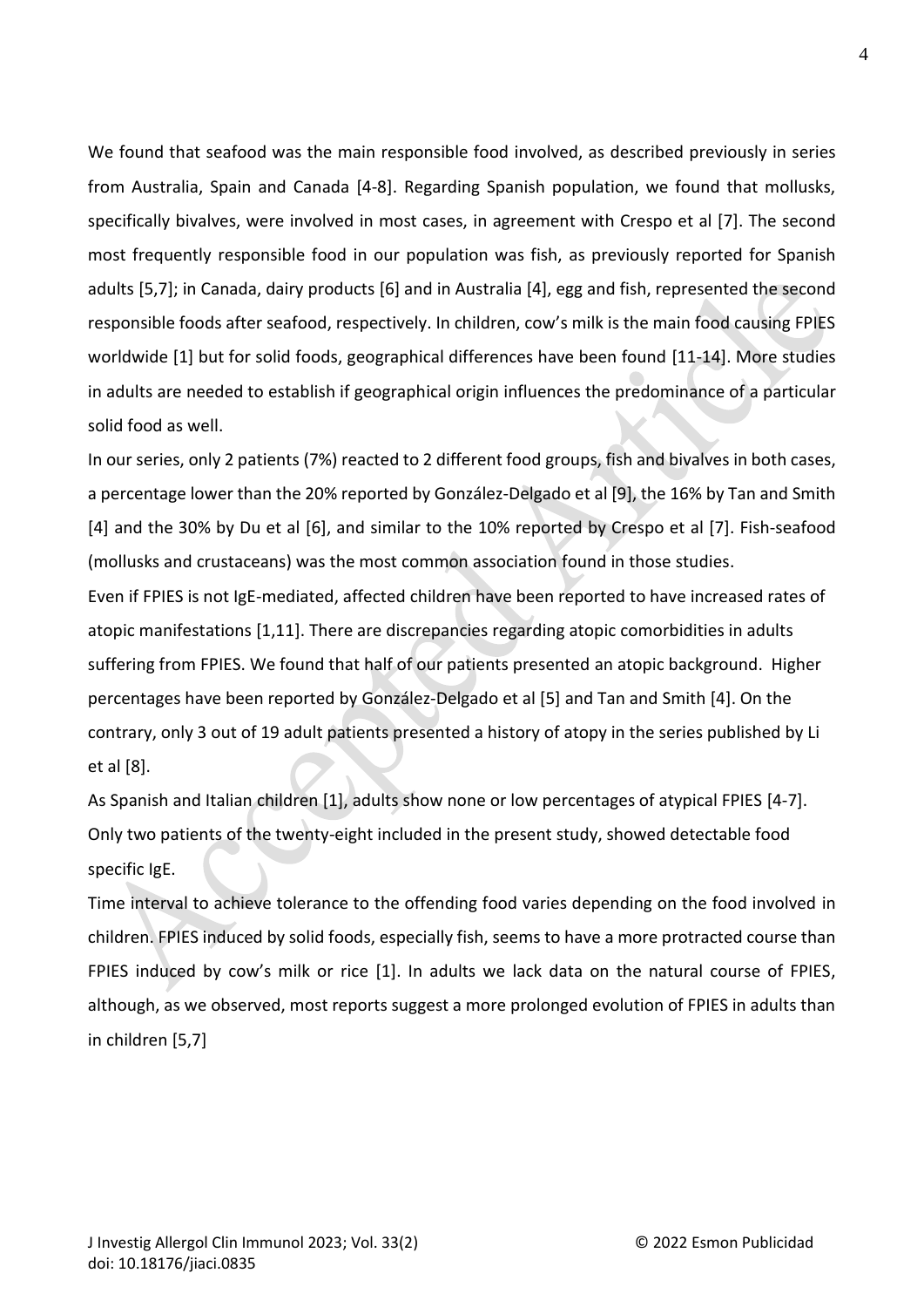In summary, adult FPIES is a not so rare disorder with clinical and epidemiological differences with pediatric FPIES. Seafood is the most frequently involved food. More studies are needed to understand the natural history of the disease in this cohort of patients.

The authors declare no conflicts of interest and we have not obtained any type of financing to carry out this work.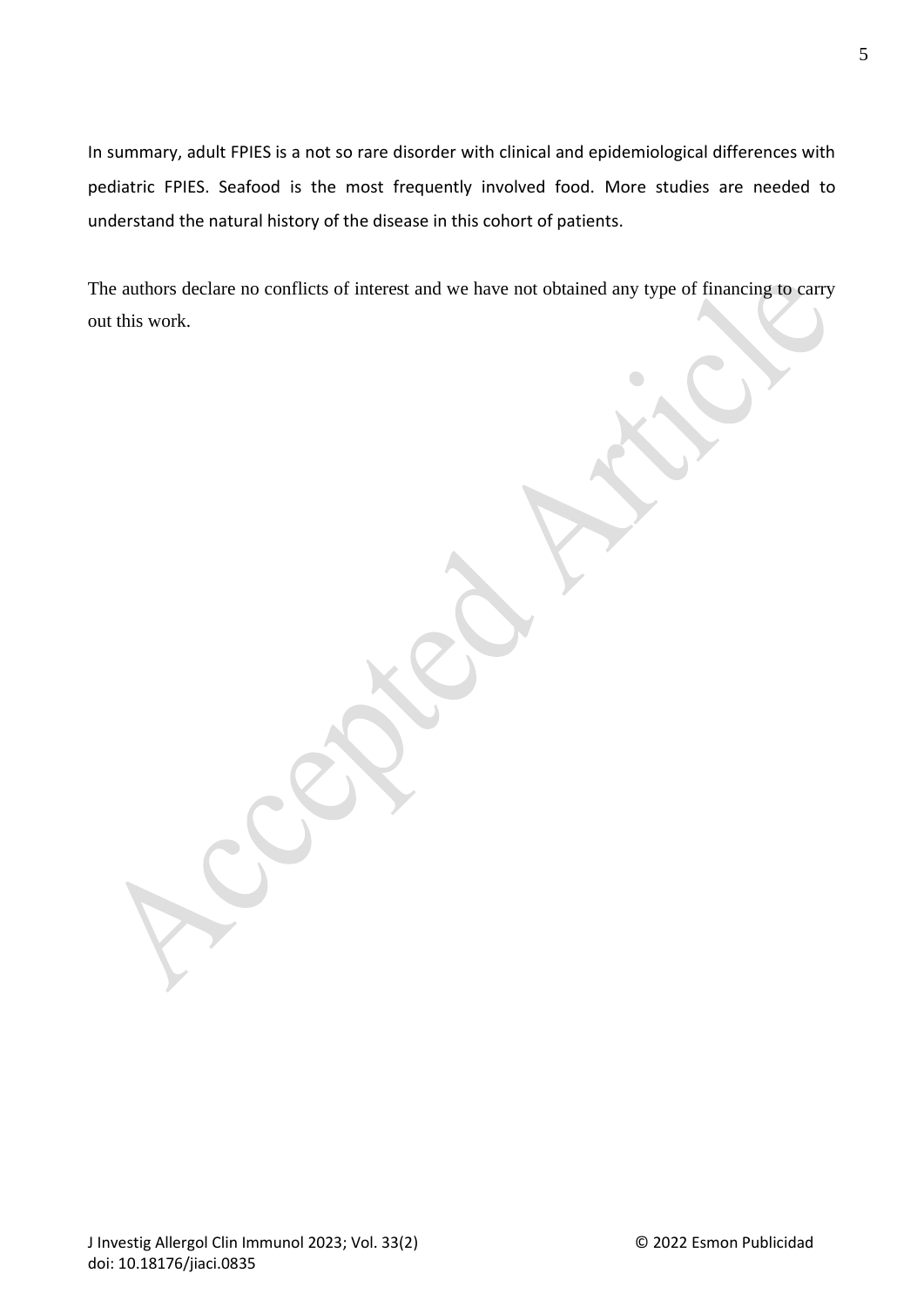## **References**

1. Vila Sexto L. Latest insights on food protein–induced enterocolitis syndrome: An emerging medical condition. J Investig Allergol Clin Immunol. 2018;28(1):13-23.

2. Fernandes BN, Boyle RJ, Gore C, Simpson A, Custovic A. Food protein-induced enterocolitis syndrome can occur in adults. J Allergy Clin Immunol. 2012;130(5):1199-2000.

3. Zubrinich C, Hew M, O'Hehir R. Egg provoked food protein‐induced enterocolitis‐like syndrome in an adult. Clinical Case Reports. 2016;4(9):899-901.

4. Tan JA, Smith WB. Non-IgE-mediated gastrointestinal food hypersensitivity syndrome in adults. Journal of Allergy and Clinical Immunology: In Practice. 2014;2(3):355-7.

5. González-Delgado P, Caparrós E, Moreno V, Cueva B, Fernández J. Food protein-induced enterocolitis-like syndrome in a population of adolescents and adults caused by seafood. J Allergy Clin Immunol Pract. 2019;7(2):670-2.

6. Du Y, Nowak-Węgrzyn A, Vadas P. FPIES in adults. Annals of Allergy, Asthma and Immunology. 2018;121(6):736–8.

7. Crespo J, Skrabski F, Pérez-Pallise ME, De Castro-Martínez FJ, Zubeldia JM, Infante S. Relevant features of adult-onset food protein-induced enterocolitis syndrome. J Allergy Clin Immunol Pract. 2021 Apr;9(4):1759-60.

8. [Li](https://pubmed.ncbi.nlm.nih.gov/?term=Li+DH&cauthor_id=33292583) DH, [Wong-Pack](https://pubmed.ncbi.nlm.nih.gov/?term=Wong-Pack+A&cauthor_id=33292583) A, [Macikunas](https://pubmed.ncbi.nlm.nih.gov/?term=Macikunas+AL&cauthor_id=33292583) AL, [Kim](https://pubmed.ncbi.nlm.nih.gov/?term=Kim+H&cauthor_id=33292583) H. Adults with possible food protein-induced enterocolitis syndrome with crustacean ingestion. Allergy Asthma Clin Immunol. 2020 Nov 11;16(1):99.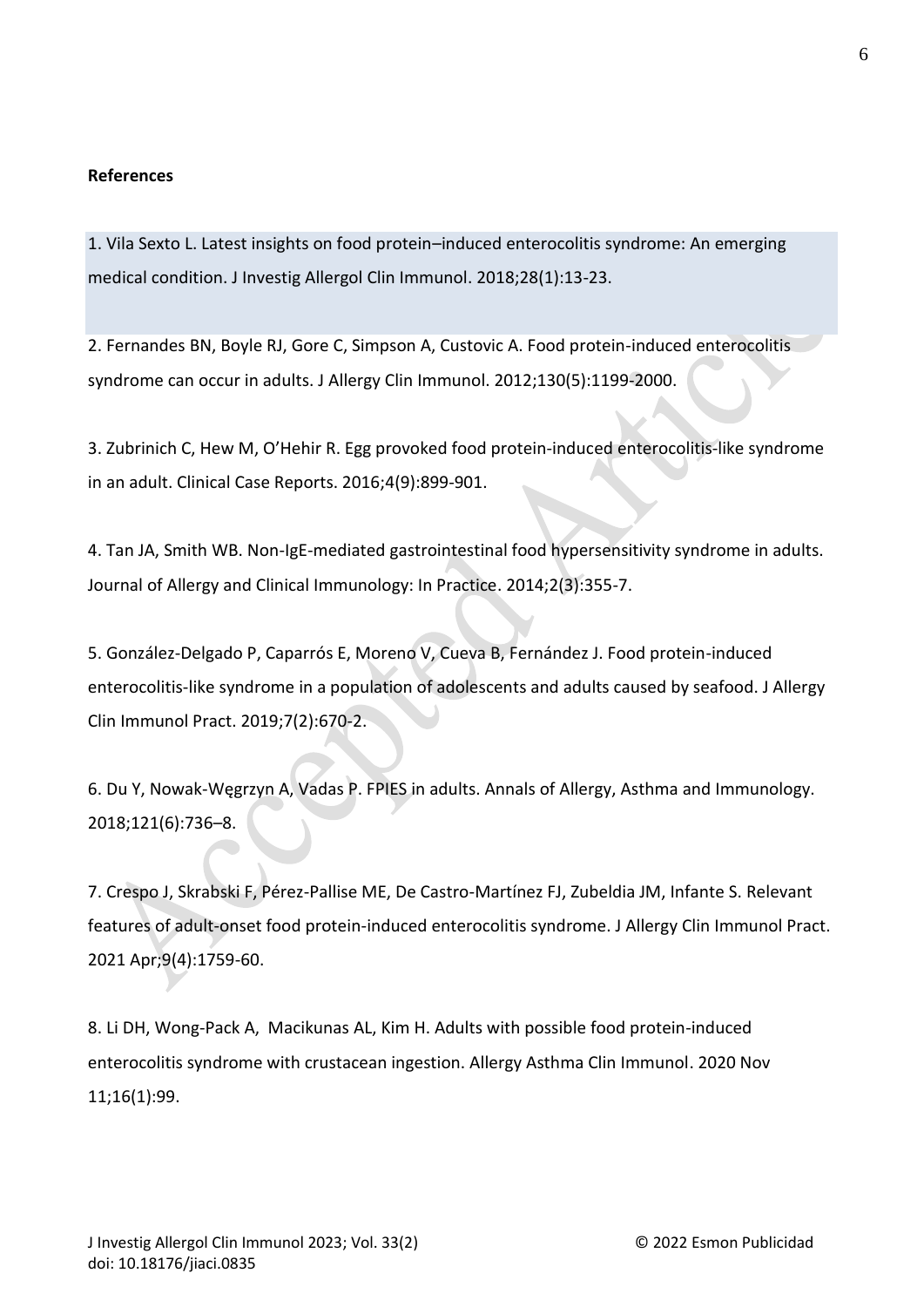9. Nowak-Węgrzyn A, Chehade M, Groetch ME, Spergel JM, Wood RA, Allen K, et al. International consensus guidelines for the diagnosis and management of food protein–induced enterocolitis syndrome: Executive summary—Workgroup Report of the Adverse Reactions to Foods Committee, American Academy of Allergy, Asthma & Immunology. J Allergy Clin Immunol. 2017;139(4):1111-26

10. Vazquez-Ortiz M, Infante S. Diagnostic criteria for food protein-induced enterocolitis síndrome. Can do we better? Ann Allergy Asthma Immunol. 2021; 126:458-9.

11. Vila L, García V, Rial MJ, Novoa E, Cacharron T. Fish is a major trigger of solid food proteineinduced enterocolitis syndrome in Spanish children. Journal of Allergy and Clinical Immunology: In Practice. 2015;3(4):621–3.

12. [Ruffner](https://pubmed.ncbi.nlm.nih.gov/?term=Ruffner+MA&cauthor_id=24565539) MA, [Ruymann](https://pubmed.ncbi.nlm.nih.gov/?term=Ruymann+K&cauthor_id=24565539) K, [Barni](https://pubmed.ncbi.nlm.nih.gov/?term=Barni+S&cauthor_id=24565539) S, [Cianferoni](https://pubmed.ncbi.nlm.nih.gov/?term=Cianferoni+A&cauthor_id=24565539) A, [Brown-Whitehorn](https://pubmed.ncbi.nlm.nih.gov/?term=Brown-Whitehorn+T&cauthor_id=24565539) T, [Spergel](https://pubmed.ncbi.nlm.nih.gov/?term=Spergel+JM&cauthor_id=24565539) JM. Food proteininduced enterocolitis syndrome: insights from review of a large referral population. J Allergy Clin Immunol Pract. 2013;1(4):343-9.

13. [Miceli Sopo](https://pubmed.ncbi.nlm.nih.gov/?term=Sopo+SM&cauthor_id=22805473) S, [Giorgio](https://pubmed.ncbi.nlm.nih.gov/?term=Giorgio+V&cauthor_id=22805473) V, [Dello Iacono](https://pubmed.ncbi.nlm.nih.gov/?term=Dello+Iacono+I&cauthor_id=22805473) I, [Novembre](https://pubmed.ncbi.nlm.nih.gov/?term=Novembre+E&cauthor_id=22805473) E, [Mori](https://pubmed.ncbi.nlm.nih.gov/?term=Mori+F&cauthor_id=22805473) F, [Onesimo](https://pubmed.ncbi.nlm.nih.gov/?term=Onesimo+R&cauthor_id=22805473) R. A multicentre retrospective study of 66 Italian children with food protein-induced enterocolitis syndrome: different management for different phenotype. Clin Exp Allergy. 2012 Aug;42(8):1257-65.

14. [Mehr](https://pubmed.ncbi.nlm.nih.gov/?term=Mehr+S&cauthor_id=28427879) S, [Frith](https://pubmed.ncbi.nlm.nih.gov/?term=Frith+K&cauthor_id=28427879) K, [Barnes](https://pubmed.ncbi.nlm.nih.gov/?term=Barnes+EH&cauthor_id=28427879) EH, [Campbell](https://pubmed.ncbi.nlm.nih.gov/?term=Campbell+DE&cauthor_id=28427879) DE, [FPIES Study Group.](https://pubmed.ncbi.nlm.nih.gov/?term=FPIES+Study+Group%5BCorporate+Author%5D) Food protein-induced enterocolitis syndrome in Australia: A population-based study, 2012-2014. J Allergy Clin Immunol. 2017 Nov;140(5):1323-30.